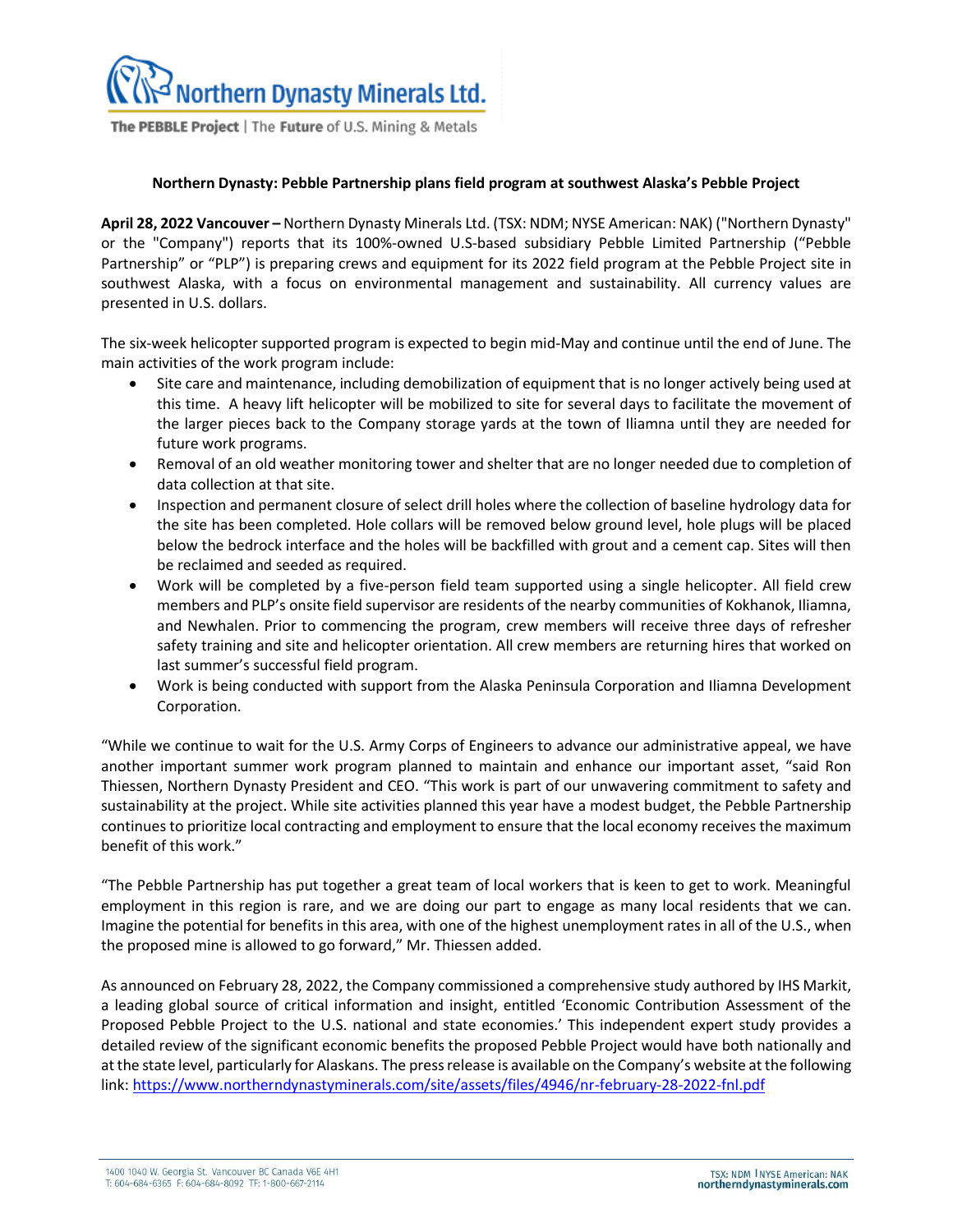

Subject to permitting and as detailed in the IHS Markit report, the Year 5 Potential Expansion scenario is estimated to generate about 12,500 high paying jobs during the initial capital period and approximately 13,000 jobs during the operations phase, over half of which are expected to be filled by Alaskans. Under the Year 5 Potential Expansion scenario during the operations phase, annual State and local taxes are estimated to average \$262 million and the Gross Domestic Product ("GDP") increase for Alaska is estimated to average \$720 million per year, which equates to approximately \$1,000 per Alaskan.

## **About Northern Dynasty Minerals Ltd.**

Northern Dynasty is a mineral exploration and development company based in Vancouver, Canada. Northern Dynasty's principal asset, owned through its wholly owned Alaska-based U.S. subsidiary, Pebble Limited Partnership, is a 100% interest in a contiguous block of 1,840 mineral claims in Southwest Alaska, including the Pebble deposit, located 200 miles from Anchorage and 125 miles from Bristol Bay. The Pebble Partnership is the proponent of the Pebble Project, an initiative to develop one of the world's most important mineral resources.

For further details on Northern Dynasty and the Pebble Project, please visit the Company's website at www.northerndynastyminerals.com or contact Investor services at (604) 684-6365 or within North America at 1- 800-667-2114. Review Canadian public filings at www.sedar.com and U.S. public filings at www.sec.gov.

Ronald W. Thiessen President & CEO

U.S. Media Contact: Dan Gagnier, Gagnier Communications (646) 569-5897

## **Forward Looking Information and other Cautionary Factors**

This release includes certain statements that may be deemed "forward-looking statements" under the United States Private Securities Litigation Reform Act of 1995 and under applicable provisions of Canadian provincial securities laws. All statements in this release, other than statements of historical facts, which address permitting, development and production for the Pebble Project are forwardlooking statements. These include statements regarding (i) statements on the economic contribution of the Pebble Project to the Alaskan and United States economies, which are based on the Company's 2021 preliminary economic assessment of the Pebble Project (the "2021 PEA") which is preliminary in nature, and the IHS Markit report, (ii) the timing of the appeal process and the ability to successfully appeal the negative Record of Decision and secure the issuance of a positive Record of Decision by the USACE, (iii) the political and public support for the permitting process, (iv) the ability of the Pebble Project to ultimately secure all required federal and state permits, (v) future metals prices, including the price of copper, (vi) the right-sizing and de-risking of the Pebble Project, (vii) the design and operating parameters for the Pebble Project mine plan, including projected capital and operating costs, (viii) exploration potential of the Pebble Project, (ix) future demand for copper and gold, (x) the potential addition of partners in the Pebble Project, (ix) if permitting is ultimately secured, the ability to demonstrate that the Pebble Project is commercially viable, (xi) the EPA's Proposed Determination process under the CWA and the impact of this process on the ability of the Pebble Partnership to develop the Pebble Project, and (xii) the ability and timetable of NDM to develop the Pebble Project. Although NDM believes the expectations expressed in these forward-looking statements are based on reasonable assumptions, such statements should not be in any way be construed as guarantees that the Pebble Project will secure all required government permits, establish the commercial feasibility of the Pebble Project, achieve the required financing or develop the Pebble Project.

Forward-looking statements are necessarily based upon a number of factors and assumptions that, while considered reasonable by NDM as of the date of such statements, are inherently subject to significant business, economic and competitive uncertainties and contingencies. Assumptions used by NDM to develop forward-looking statements include the following assumptions, all of which are subject to risks (i) the assumptions underlying the 2021 PEA, and the assumptions related to the IHS Markit report identified in NDM's February 28, 2022 news release, (ii) the Pebble Project will ultimately obtain all required environmental and other permits and all land use and other licenses, (iii) any feasibility studies prepared for the development of the Pebble Project will be positive, (iv) NDM's estimates of mineral resources will not change, and NDM will be successful in converting mineral resources to mineral reserves, (v) NDM will be able to establish the commercial feasibility of the Pebble Project, (vi) NDM will be able to secure the financing required to develop the Pebble Project, and (vii) any action taken by the EPA in connection with the Proposed Determination